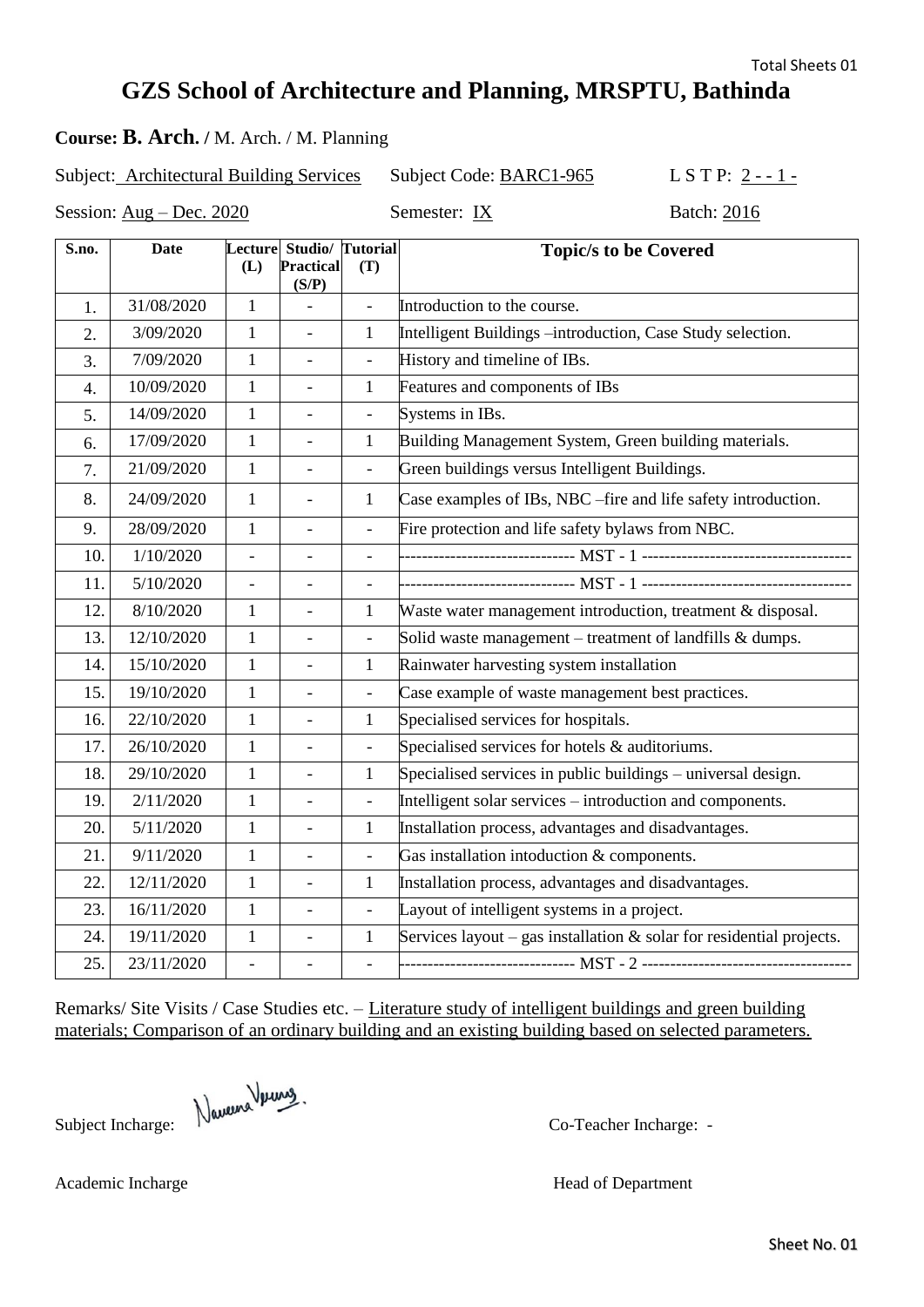### **GZS School of Architecture and Planning, MRSPTU, Bathinda**

#### **Course: B. Arch. /** M. Arch. / M. Planning

Subject: LANDSCAPE DESIGN. Subject Code: BARC1-963

L S T P:  $\underline{1002}$  Session: Aug – Dec. 2020 Semester: IXth Batch: 2016

| S.no. | <b>Date</b> | Lecture<br>(L) | Studio/ Tutoria<br><b>Practical</b> | L                        | <b>Topic/s to be Covered</b>                                                                                                        |
|-------|-------------|----------------|-------------------------------------|--------------------------|-------------------------------------------------------------------------------------------------------------------------------------|
|       |             |                | (S/P)                               | (T)                      |                                                                                                                                     |
| 1.    | 01.09.2020  | $\mathbf{1}$   |                                     | $\blacksquare$           | Introduction to Landscape.                                                                                                          |
| 2.    | 02.09.2020  | $\mathbf{1}$   | $\overline{a}$                      | $\frac{1}{2}$            | Introduction to unique geological forms on the planet.                                                                              |
| 3.    | 08.09.2020  | 1              | $\overline{\phantom{0}}$            | $\overline{\phantom{a}}$ | Introduction to eminent personalities who brought significant changes in<br>the society with their interventions.                   |
| 4.    | 09.09.2020  | 1              | $\equiv$                            | $\overline{\phantom{a}}$ | Introduction to historical background of Landscape.                                                                                 |
| 5.    | 15.09.2020  | $\mathbf{1}$   |                                     | $\blacksquare$           | Introduction to Landscape design as interface between Man & Nature.                                                                 |
| 6.    | 16.09.2020  | 1              | $\overline{\phantom{m}}$            | $\overline{\phantom{a}}$ | Classroom presentation.                                                                                                             |
| 7.    | 22.09.2020  | $\mathbf{1}$   | $\overline{\phantom{a}}$            | $\overline{\phantom{a}}$ | Detail explanation of historical gardens: Enclosed landscapes.                                                                      |
| 8.    | 23.09.2020  | 1              |                                     | $\overline{\phantom{a}}$ | Detail explanation of historical gardens: Enclosed landscapes.                                                                      |
| 9.    | 29.09.2020  | $\mathbf{1}$   | $\frac{1}{2}$                       | $\frac{1}{2}$            | Detail explanation of historical gardens: French Gardens.                                                                           |
| 10.   | 30.09.2020  | $\mathbf{1}$   | $\blacksquare$                      | $\overline{\phantom{a}}$ | Detail explanation of historical gardens: French Gardens.                                                                           |
| 11.   | 06.10.2020  | $\mathbf{1}$   | $\equiv$                            | $\overline{\phantom{a}}$ | -------- MST- I ----------                                                                                                          |
| 12.   | 07.10.2020  | $\mathbf{1}$   | $\equiv$                            | $\blacksquare$           | -------- MST- I ---------                                                                                                           |
| 13.   | 13.10.2020  | $\mathbf{1}$   | $\overline{a}$                      | $\blacksquare$           | Detail explanation of historical gardens: English Gardens.                                                                          |
| 14.   | 14.10.2020  | $\mathbf{1}$   | $\overline{\phantom{a}}$            | $\overline{\phantom{a}}$ | Detail explanation of historical gardens: Japanese Gardens.                                                                         |
| 15.   | 20.10.2020  | $\mathbf{1}$   | $\overline{a}$                      | $\blacksquare$           | Introduction to ecology and its importance to Landscape Designers.                                                                  |
| 16.   | 21.10.2020  | 1              |                                     |                          | Advanced knowledge of basic elements of landscape such as earth, rock,<br>water and vegetation.                                     |
| 17.   | 27.10.2020  | $\mathbf{1}$   | $\overline{a}$                      | $\overline{\phantom{a}}$ | Site analysis and site-structure unity.                                                                                             |
| 18.   | 28.10.2020  | $\mathbf{1}$   | $\blacksquare$                      | $\blacksquare$           | Environmental Impact Assessment techniques.                                                                                         |
| 19.   | 03.11.2020  | $\mathbf{1}$   |                                     | $\blacksquare$           | National environmental policy and Bio-diversity significance in urban<br>areas.                                                     |
| 20.   | 04.11.2020  | 1              |                                     |                          | Basic knowledge of contour/mapping and various methods of<br>documentation of physical features, topography and landscape elements. |
| 21.   | 10.11.2020  | $\mathbf{1}$   | $\overline{\phantom{m}}$            | $\overline{\phantom{a}}$ | Contemporary landscape design work/projects in India                                                                                |
| 22.   | 11.11.2020  | $\mathbf{1}$   |                                     |                          | Contemporary landscape design work/projects in India                                                                                |
| 23.   | 17.11.2020  | 1              |                                     |                          | Case studies of varied urban situations with typical different landscape<br>characters in and around Chandigarh region              |
| 24.   | 18.11.2020  | $\mathbf{1}$   |                                     |                          | To analyze and assess varied urban situations present landscape status by<br>applying knowledge and techniques acquired.            |
| 25.   | 24.11.2020  | $\mathbf{1}$   | $\overline{a}$                      | $\overline{\phantom{a}}$ | -------- MST- II ----------                                                                                                         |
| 26.   | 25.11.2020  | $\mathbf{1}$   | $\overline{\phantom{0}}$            |                          | -------- MST- II ----------                                                                                                         |

Remarks/ Site Visits / Case Studies etc.: Online case studies related to the subject content.

Subject Incharge: Co-Teacher Incharge: Co-Teacher Incharge: Academic Incharge Head of Department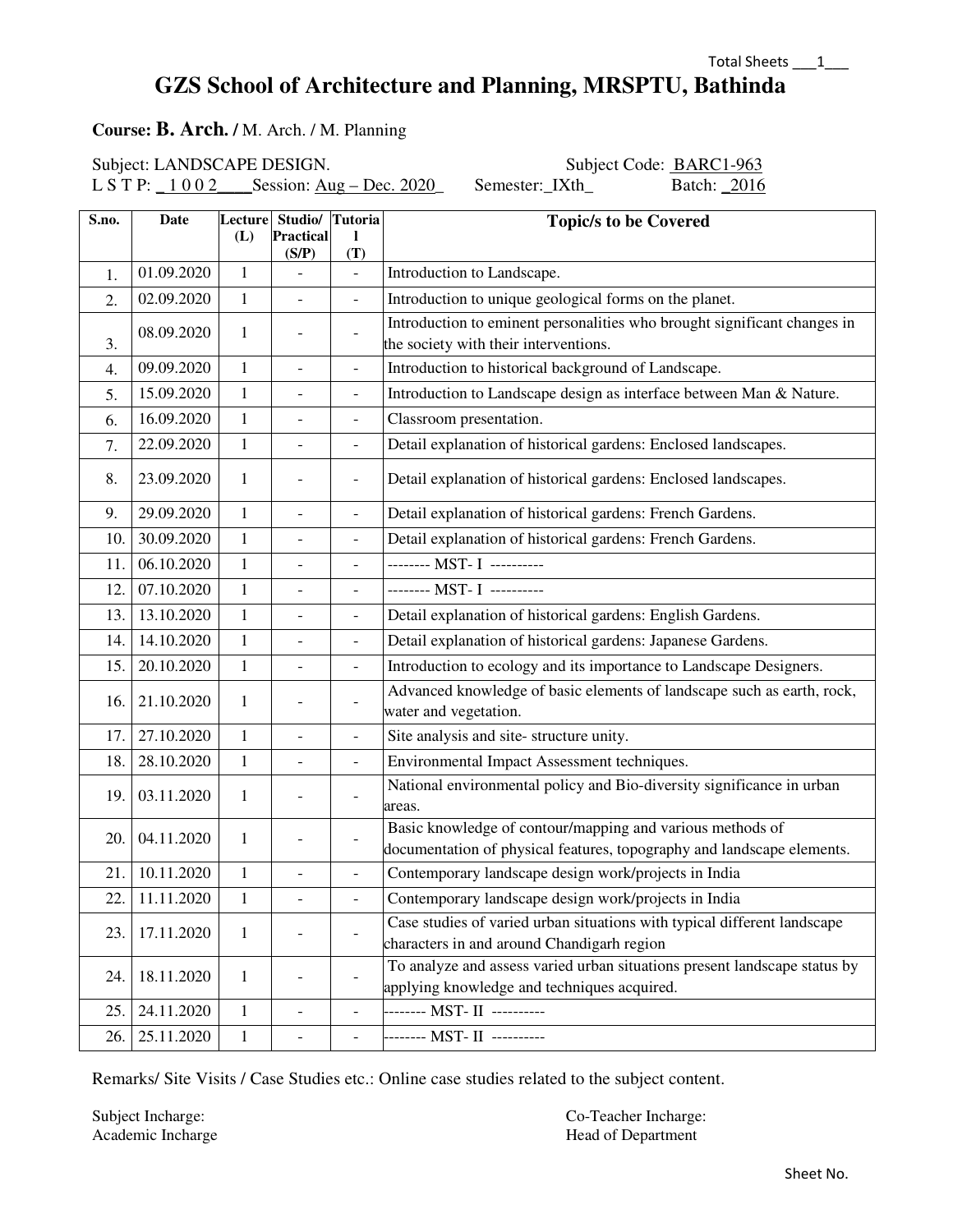# **GZS School of Architecture and Planning, MRSPTU, Bathinda**

|       | Course: B. Arch. / M. Arch. / M. Planning |                          |                               |                        |                                                                                                      |
|-------|-------------------------------------------|--------------------------|-------------------------------|------------------------|------------------------------------------------------------------------------------------------------|
|       | Subject: Urban Design                     |                          |                               |                        | Subject Code: BARC1-958<br>LSTP: 1002                                                                |
|       | Session: Aug - Dec. 2020                  |                          |                               |                        | Semester: 9 <sup>th</sup><br>Batch: 2016                                                             |
| S.no. | Date                                      | Lecture<br>(L)           | Studio/<br>Practical<br>(S/P) | <b>Tutorial</b><br>(T) | <b>Topic/s to be Covered</b>                                                                         |
| 1.    | 20-08-2020                                | $\mathbf{1}$             | $\blacksquare$                | $\blacksquare$         | Introduction and brief of syllabus                                                                   |
| 2.    | 21-08-2020                                |                          | $\overline{2}$                |                        | Discussion & Introduction, Role, Scope and Importance of Urban<br>Design                             |
| 3.    | 26-08-2020                                | $\overline{a}$           | $\overline{2}$                | $\blacksquare$         | Difference between Urban Design, Architecture and Town Planning                                      |
| 4.    | 27-08-2020                                | 1                        | $\blacksquare$                | $\blacksquare$         | <b>Elements of Urban Design</b>                                                                      |
| 5.    | 02-09-2020                                |                          | $\overline{2}$                |                        | Discussion of Different patterns of Urban Design                                                     |
| 6.    | 03-09-2020                                | $\mathbf{1}$             | $\overline{a}$                | $\blacksquare$         | Introduction to Imagability                                                                          |
| 7.    | 09-09-2020                                | $\overline{a}$           | 2                             |                        | Elements of Imagibility and Discussion on Imagibility with reference to<br>students hometown         |
| 8.    | 10-09-2020                                | $\mathbf{1}$             | $\blacksquare$                | $\blacksquare$         | Planning Guidelines by Kevin Lynch                                                                   |
| 9.    | 16-09-2020                                | $\overline{\phantom{0}}$ | $\overline{2}$                |                        | Discussion on site of Assignment (Redesign urban Space by addressing<br>negative points) Given       |
| 10.   | 17-09-2020                                | 1                        | $\qquad \qquad \blacksquare$  | $\blacksquare$         | Role and Importance of Designing Cities                                                              |
| 11.   | 23-09-2020                                |                          | $\overline{2}$                | $\blacksquare$         | Expert Lecture of Architectural Design                                                               |
| 12.   | 24-09-2020                                | $\mathbf{1}$             | $\blacksquare$                | $\blacksquare$         | Designing cities (landscape features and utilities)                                                  |
| 13.   | 30-09-2020                                |                          | $\overline{2}$                |                        | Discussion on site of Assignment (Redesign urban Space by addressing<br>negative points) Given Cont. |
| 14.   | 01-10-2020                                | $\overline{a}$           | $\blacksquare$                | $\blacksquare$         | MST-1                                                                                                |
| 15.   | 7-10-2020                                 | ÷,                       |                               | $\blacksquare$         | MST-1                                                                                                |
| 16.   | 8-10-2020                                 | 1                        | $\blacksquare$                | $\blacksquare$         | Designing cities (other elements)                                                                    |
| 17.   | 14-10-2020                                | $\overline{a}$           | 2                             |                        | Shapes of the cities and discussion on progress of design proposal                                   |
| 18.   | 15-10-2020                                | $\mathbf{1}$             | $\overline{a}$                | $\blacksquare$         | Typology of Urban spaces                                                                             |
| 19.   | 21-10-2020                                | $\blacksquare$           | $\overline{2}$                |                        | Characteristics of urban spaces and discussion on progress of design<br>proposal                     |
| 20.   | 22-10-2020                                | $\mathbf{1}$             | $\blacksquare$                |                        | Urban Spaces in Historic Context                                                                     |
| 21.   | 28-10-2020                                |                          | $\overline{2}$                |                        | Design Principles and discussion on preliminary submission.                                          |
| 22.   | 29-10-2020                                | $\mathbf{1}$             | $\blacksquare$                |                        | Development Controls                                                                                 |
| 23.   | 04-11-2020                                |                          | $\overline{2}$                |                        | Discussion on preliminary submission.                                                                |
| 24.   | 05-11-2020                                | $\mathbf{1}$             | $\blacksquare$                | $\blacksquare$         | <b>Examples of capital cities</b>                                                                    |
| 25.   | 11-11-2020                                |                          | $\overline{2}$                | $\blacksquare$         | Green and sustainable development                                                                    |
| 26.   | 12-11-2020                                | $\mathbf{1}$             |                               |                        | Legal and Institutional Framework                                                                    |
| 27.   | 18-11-2020                                |                          | $\overline{2}$                | $\blacksquare$         | <b>Final Submission</b>                                                                              |
| 28.   | 19-11-2020                                | $\mathbf{1}$             | $\blacksquare$                | $\blacksquare$         | Objectives of commission.                                                                            |
| 29.   | 25-11-2020                                |                          |                               |                        | MST-2                                                                                                |

Remarks/ Site Visits / Case Studies etc. No Case Studies or Site Visits due to Pandemic.

 $H$ lumé

Subject Incharge: Ar. Amandeep Kaur Co-Teacher Incharge Co-Teacher Incharge

Academic Incharge Head of Department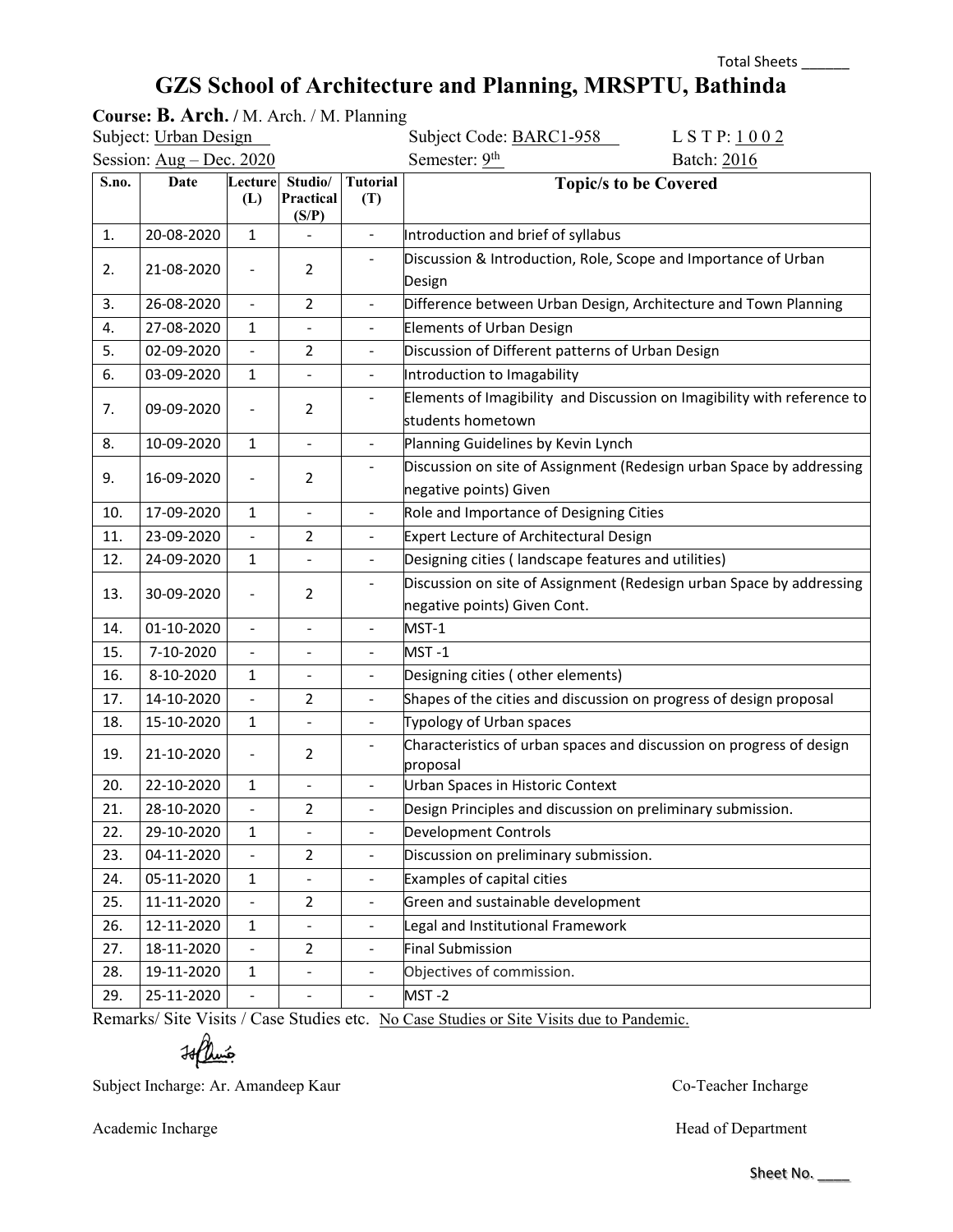### **GZS School of Architecture and Planning, MRSPTU, Bathinda**

#### **Course: B. Arch. /** M. Arch. / M. Planning

Subject: RESEARCH METHODS & DISSERTATION WRITING. Subject Code: BARC1-957 L S T P:  $\underline{1102}$  Session: <u>Aug – Dec. 2020</u> Semester: IXth\_\_ Batch: 2016

| S.no. | <b>Date</b> | (L)          | Lecture Studio/ Tutorial<br><b>Practical</b> | (T)                       | <b>Topic/s to be Covered</b>                                                               |
|-------|-------------|--------------|----------------------------------------------|---------------------------|--------------------------------------------------------------------------------------------|
|       |             |              | (S/P)                                        |                           |                                                                                            |
| 1.    | 28.08.2020  | $\mathbf{1}$ | 1                                            | $\mathbb{L}^{\mathbb{N}}$ | Introduction to the subject, syllabus, course objectives $\&$ outcomes.                    |
| 2.    | 01.09.2020  | $\mathbf{1}$ | $\mathbf{1}$                                 | $\overline{\phantom{a}}$  | Introduction to evaluation.                                                                |
| 3.    | 04.09.2020  | $\mathbf{1}$ | $\mathbf{1}$                                 | $\equiv$                  | Introduction to architectural evaluation.                                                  |
|       | 08.09.2020  | $\mathbf{1}$ | $\mathbf{1}$                                 | $\overline{\phantom{a}}$  | Value interpretation in Architecture.                                                      |
| 4.    |             |              |                                              |                           | Value judgement in Architecture.                                                           |
| 5.    | 11.09.2020  | $\mathbf{1}$ | 1                                            | $\blacksquare$            | Introduction to Architectural review writing.                                              |
| 6.    | 15.09.2020  | $\mathbf{1}$ | $\mathbf{1}$                                 | $\Box$                    | How to write about Architecture.                                                           |
| 7.    | 18.09.2020  | $\mathbf{1}$ | $\mathbf{1}$                                 | $\blacksquare$            | ------- Classes Suspended-------                                                           |
| 8.    | 22.09.2020  | $\mathbf{1}$ | 1                                            | $\overline{\phantom{a}}$  | Differentiating between descriptive writing and review writing.                            |
| 9.    | 25.09.2020  | $\mathbf{1}$ | $\mathbf{1}$                                 | $\overline{\phantom{a}}$  | Techniques of analysis and evaluation employed in buildings                                |
| 10.   | 29.09.2020  | $\mathbf{1}$ | $\mathbf{1}$                                 | $\overline{\phantom{a}}$  | Video presentation of Architectural critique writing.                                      |
| 11.   | 02.10.2020  | $\mathbf{1}$ | $\mathbf{1}$                                 | $\overline{\phantom{0}}$  | -------- Gandhi Jayanti ---------                                                          |
| 12.   | 06.10.2020  | $\mathbf{1}$ | 1                                            | $\frac{1}{2}$             | -------- MST- I ---------                                                                  |
| 13.   | 09.10.2020  | $\mathbf{1}$ | 1                                            | $\blacksquare$            | Introduction to Value of appraisal                                                         |
| 14.   | 13.10.2020  | $\mathbf{1}$ | $\mathbf{1}$                                 | $\overline{\phantom{0}}$  | Discussion on evaluation reports and reviews in the field of architecture.                 |
| 15.   | 16.10.2020  | 1            | 1                                            | $\overline{\phantom{a}}$  | Discussion on evaluation reports and reviews in the field of fine-arts $\&$<br>literature. |
| 16.   | 20.10.2020  | $\mathbf{1}$ | $\mathbf{1}$                                 | $\overline{a}$            | Techniques of report and review writing.                                                   |
| 17.   | 23.10.2020  | $\mathbf{1}$ | $\mathbf{1}$                                 | $\overline{\phantom{a}}$  | Introduction to architectural publications.                                                |
| 18.   | 27.10.2020  | $\mathbf{1}$ | $\mathbf{1}$                                 | $\overline{a}$            | Report and review writing application to architectural publications.                       |
| 19.   | 30.10.2020  | $\mathbf{1}$ | $\mathbf{1}$                                 | $\overline{\phantom{a}}$  | Introduction to Architectural Research in general.                                         |
| 20.   | 03.11.2020  | $\mathbf{1}$ | $\mathbf{1}$                                 | $\equiv$                  | Introduction to Architectural Research in profession.                                      |
| 21.   | 06.11.2020  | $\mathbf{1}$ | 1                                            | $\overline{\phantom{a}}$  | Purpose and scope of Architectural Research                                                |
| 22.   | 10.11.2020  | $\mathbf{1}$ | $\mathbf{1}$                                 | $\overline{\phantom{a}}$  | Research methods, evaluation of results and its application.                               |
| 23.   | 13.11.2020  | $\mathbf{1}$ | $\mathbf{1}$                                 | $\blacksquare$            | Architectural research in India from earliest time                                         |
| 24.   | 17.11.2020  | $\mathbf{1}$ | $\mathbf{1}$                                 | $\blacksquare$            | Architectural research in India in present era.                                            |
| 25.   | 20.11.2020  | $\mathbf{1}$ | $\mathbf{1}$                                 | $\blacksquare$            | -------- MST- II ----------                                                                |
| 26.   | 24.11.2020  | $\mathbf{1}$ | $\mathbf{1}$                                 | $\blacksquare$            | -------- MST- II ----------                                                                |

Remarks/ Site Visits / Case Studies etc.: Extensive research on various examples/case studies related to the subject content.

Subject Incharge: Co-Teacher Incharge: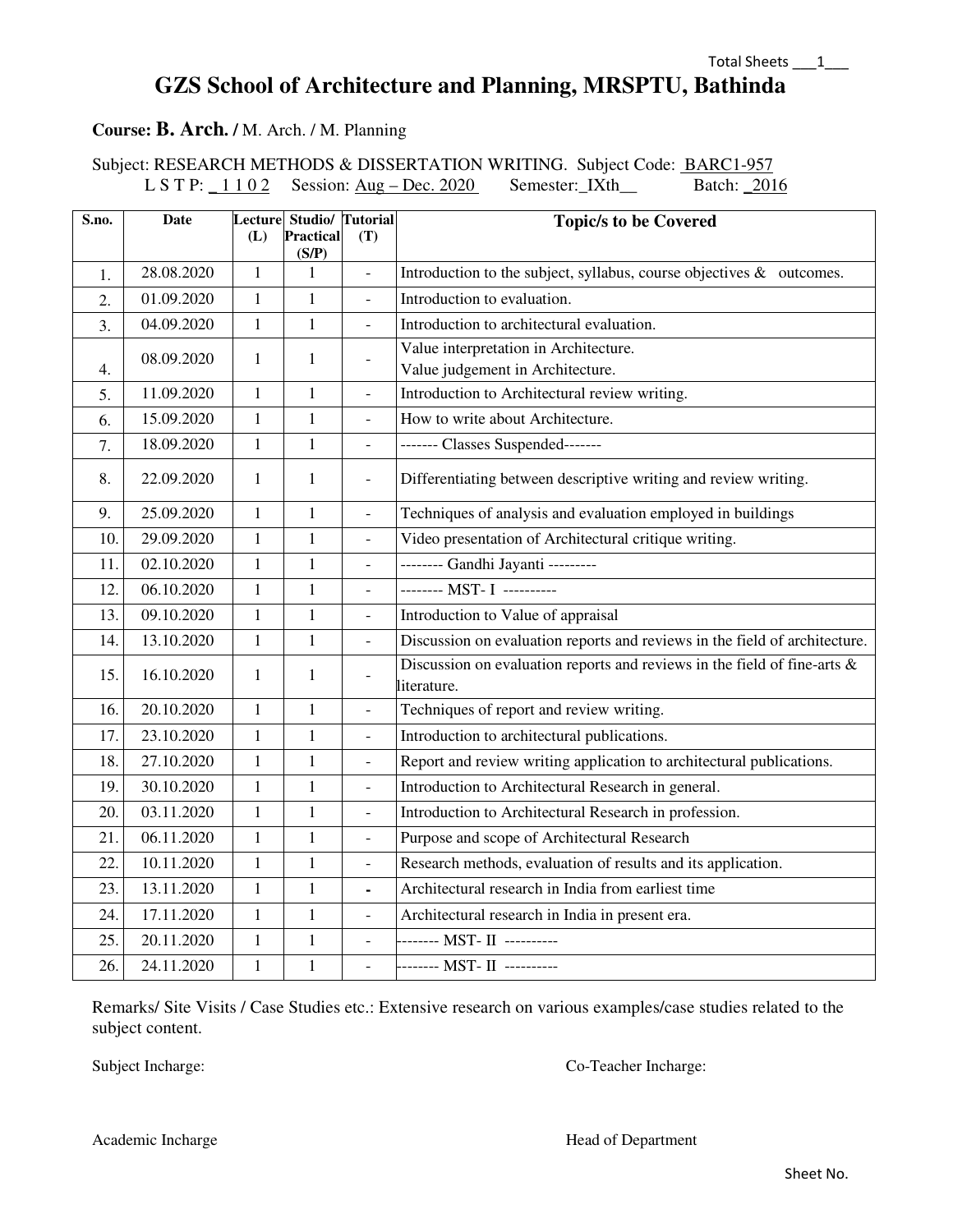### Total Sheets \_\_\_\_\_\_

# **GZS School of Architecture and Planning, MRSPTU, Bathinda**

### **Course: B. Arch. /** M. Arch. / M. Planning

Subject: Architectural Design –VIII Subject Code: BARC1-956 L S T P: 2404

Session:  $\overline{\text{Aug} - \text{Dec. 2020}}$  Semester:  $\frac{\text{Qth}}{\text{D}}$  Batch: 2016

| S.no. | Date       | Lecture<br>(L) | Studio/<br>Practical<br>(S/P) | <b>Tutorial</b><br>(T)       | <b>Topic/s to be Covered</b>                                                                                                                               |
|-------|------------|----------------|-------------------------------|------------------------------|------------------------------------------------------------------------------------------------------------------------------------------------------------|
| 1.    | 17-08-2020 | $\mathbf{1}$   | 5                             |                              | Introduction and brief of syllabus and Introduction to Competition<br>project                                                                              |
| 2.    | 19-08-2020 | $\mathbf{1}$   | 3                             | $\blacksquare$               | Discussion on Concept of Competition Project                                                                                                               |
| 3.    | 24-08-2020 | $\mathbf{1}$   | 5                             | $\qquad \qquad \blacksquare$ | Discussion on Spatial Plans of Competition Project                                                                                                         |
| 4.    | 26-08-2020 | $\mathbf{1}$   | 3                             | $\blacksquare$               | Discussion on Section and Elevations of Competition Project                                                                                                |
| 5.    | 31-08-2020 | $\mathbf{1}$   | 5                             | $\qquad \qquad \blacksquare$ | Discussion of Preliminary Submission 1 of Competition Project                                                                                              |
| 6.    | 02-09-2020 | $\mathbf{1}$   | 3                             | $\overline{\phantom{0}}$     | Discussion of Preliminary Submission 2 of Competition Project                                                                                              |
| 7.    | 07-09-2020 | $\mathbf{1}$   | 5                             | $\overline{\phantom{a}}$     | Marking of Final submission and Introduction to Design Problem-1,<br>literature study or net study or case study was given as part of Design<br>Problem -1 |
| 8.    | 09-09-2020 | $\mathbf{1}$   | 3                             | $\blacksquare$               | Discussion on literature study or net study or case study                                                                                                  |
| 9.    | 14-09-2020 | $\mathbf{1}$   | 5                             |                              | Discussion on Case studies were done                                                                                                                       |
| 10.   | 16-09-2020 | $\mathbf{1}$   | $\mathsf 3$                   | $\blacksquare$               | Discussion on Final Design Program and Concept Development                                                                                                 |
| 11.   | 21-09-2020 | $\mathbf{1}$   | 5                             | $\overline{\phantom{0}}$     | Discussion on Final Design Program and Concept Development                                                                                                 |
| 12.   | 23-09-2020 | $\mathbf{1}$   | 3                             | $\blacksquare$               | Web seminar on Design Development                                                                                                                          |
| 13.   | 28-09-2020 | $\mathbf{1}$   | 5                             | $\overline{a}$               | Discussion on Zoning/Layout Plan                                                                                                                           |
| 14.   | 30-09-2020 | $\mathbf{1}$   | 3                             | $\frac{1}{2}$                | Discussion on Zoning/Layout Plan                                                                                                                           |
| 15.   | 05-10-2020 | $\mathbf{1}$   | 5                             | $\overline{\phantom{a}}$     | MST-1                                                                                                                                                      |
| 16.   | 07-10-2020 | $\mathbf{1}$   | 3                             | $\equiv$                     | MST-1                                                                                                                                                      |
| 17.   | 12-10-2020 | $\mathbf{1}$   | 5                             | $\blacksquare$               | Discussion on Design Progress                                                                                                                              |
| 18.   | 14-10-2020 | $\mathbf{1}$   | 3                             | $\equiv$                     | Discussion on Design Progress                                                                                                                              |
| 19.   | 19-10-2020 | $\mathbf{1}$   | 5                             | $\blacksquare$               | Preliminary Submission and Viva voce of Design Project -1                                                                                                  |
| 20.   | 21-10-2020 | $\mathbf{1}$   | 3                             | $\overline{\phantom{a}}$     | Viva voce of Preliminary Submission, Design Project -1                                                                                                     |
| 21.   | 26-10-2020 | $\mathbf{1}$   | 5                             | $\frac{1}{2}$                | Introduction to Design Problem -II                                                                                                                         |
| 22.   | 28-10-2020 | $\mathbf{1}$   | 3                             | $\qquad \qquad \blacksquare$ | Final Submission of Design Project -1                                                                                                                      |
| 23.   | 02-11-2020 | $\mathbf{1}$   | 5                             | $\qquad \qquad \blacksquare$ | Discussion on literature study or net study or case study                                                                                                  |
| 24.   | 04-11-2020 | $\mathbf{1}$   | 3                             | $\blacksquare$               | Discussion on literature study or net study or case study                                                                                                  |
| 25.   | 09-11-2020 | $\mathbf{1}$   | 5                             | $\blacksquare$               | Discussion on Final Design Program and Concept Development                                                                                                 |
| 26.   | 11-11-2020 | $\mathbf{1}$   | 3                             | $\blacksquare$               | Discussion on Zoning/Layout Plan                                                                                                                           |
| 27.   | 16-11-2020 | $\mathbf{1}$   | 5                             |                              | Preliminary Submission and Viva voce of Design Project -II                                                                                                 |

Sheet No.